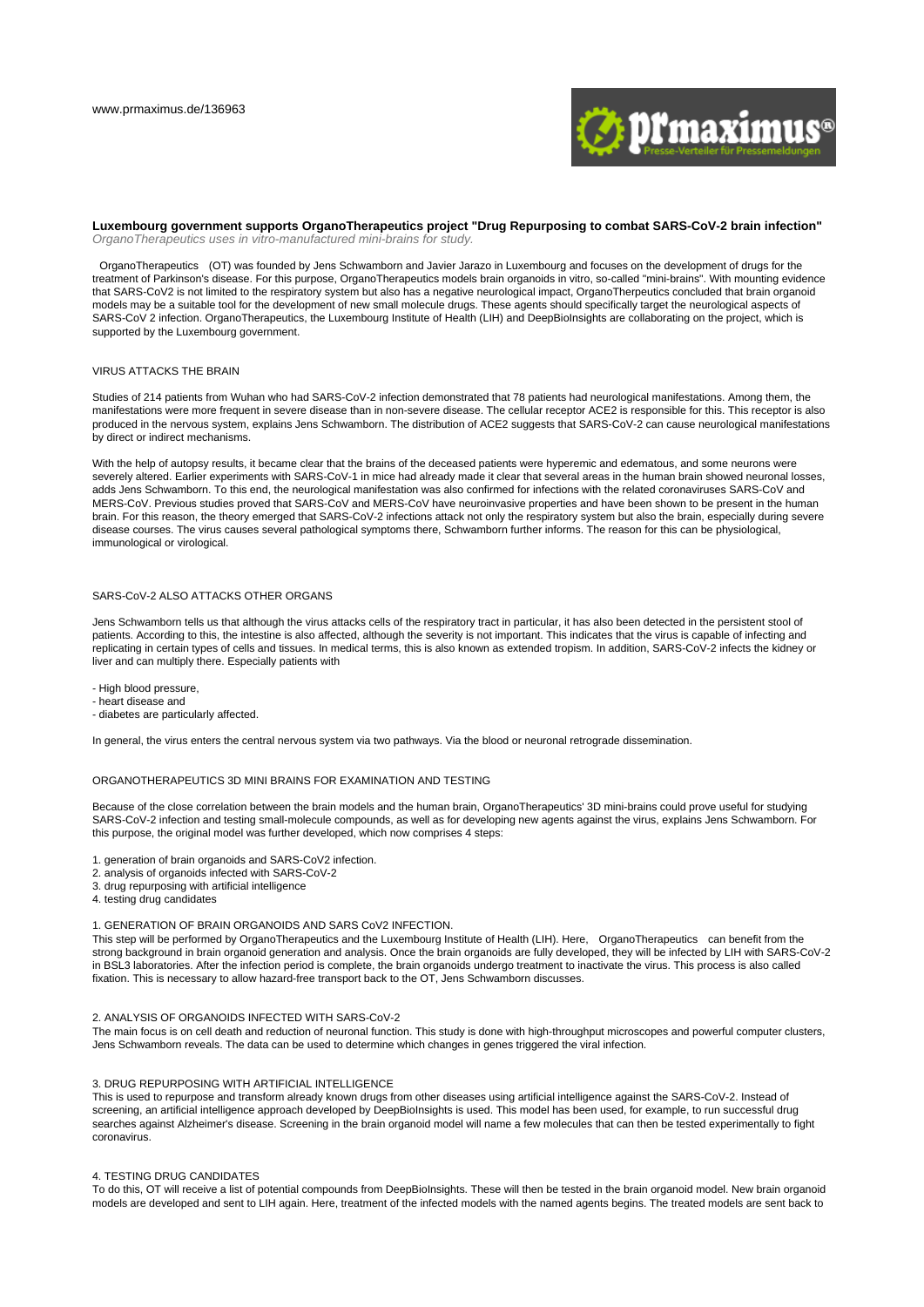the OT where effect analysis of the treatment begins. If suitable compounds are identified, drugs can be developed from them, Jens Schwamborn concludes.

# **Pressekontakt**

**OrganoTherapeutics** 

Herr Jens Schwamborn Avenue des Hauts-Fourneaux 6A 4365 Esch-sur-Alzette

organo-therapeutics.com/ organo-therapeutics@clickonmedia-mail.de

# **Firmenkontakt**

**OrganoTherapeutics** 

Herr Jens Schwamborn Avenue des Hauts-Fourneaux 6A 4365 Esch-sur-Alzette

organo-therapeutics.com/ jens.schwamborn@organo-therapeutics.com

OrganoTherapeutics use cutting-edge human-specific mini-brains for the discovery and development of effective drug candidates targeting Parkinson"s disease. We screen new molecules on our proprietary human-specific minibrains which represent a model mimicking faithfully the human Parkinson"s disease pathology. OrganoTherapeutics aims at developing new drug candidates against Parkinson"s disease which are tested in state-of-the art 3D patient models. OrganoTherapeutics has developed first own proprietary drug candidates and has access to attractive libraries for further screening.